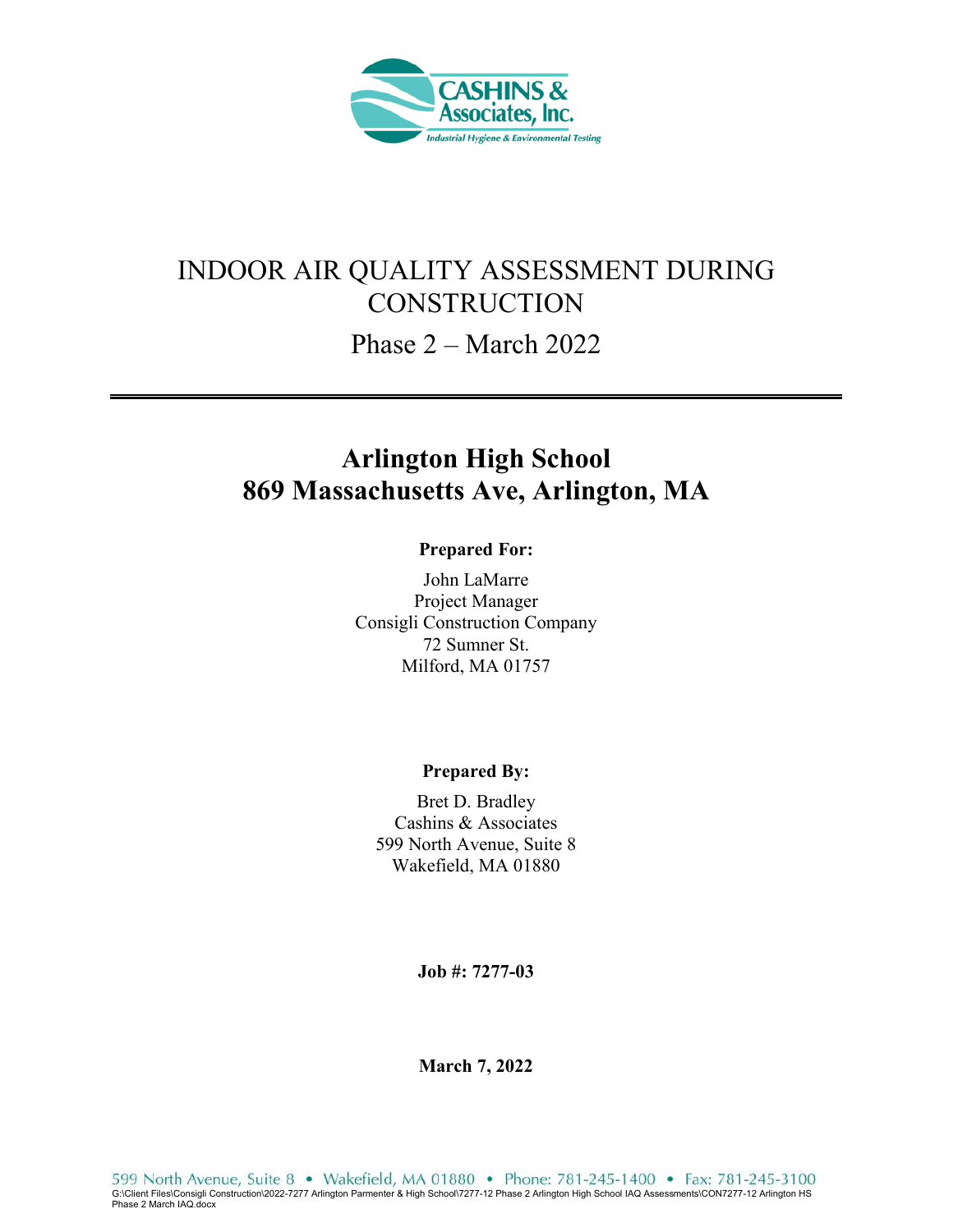# **Contents**

## APPENDIX A: RESULTS OF REAL-TIME AIR MONITORING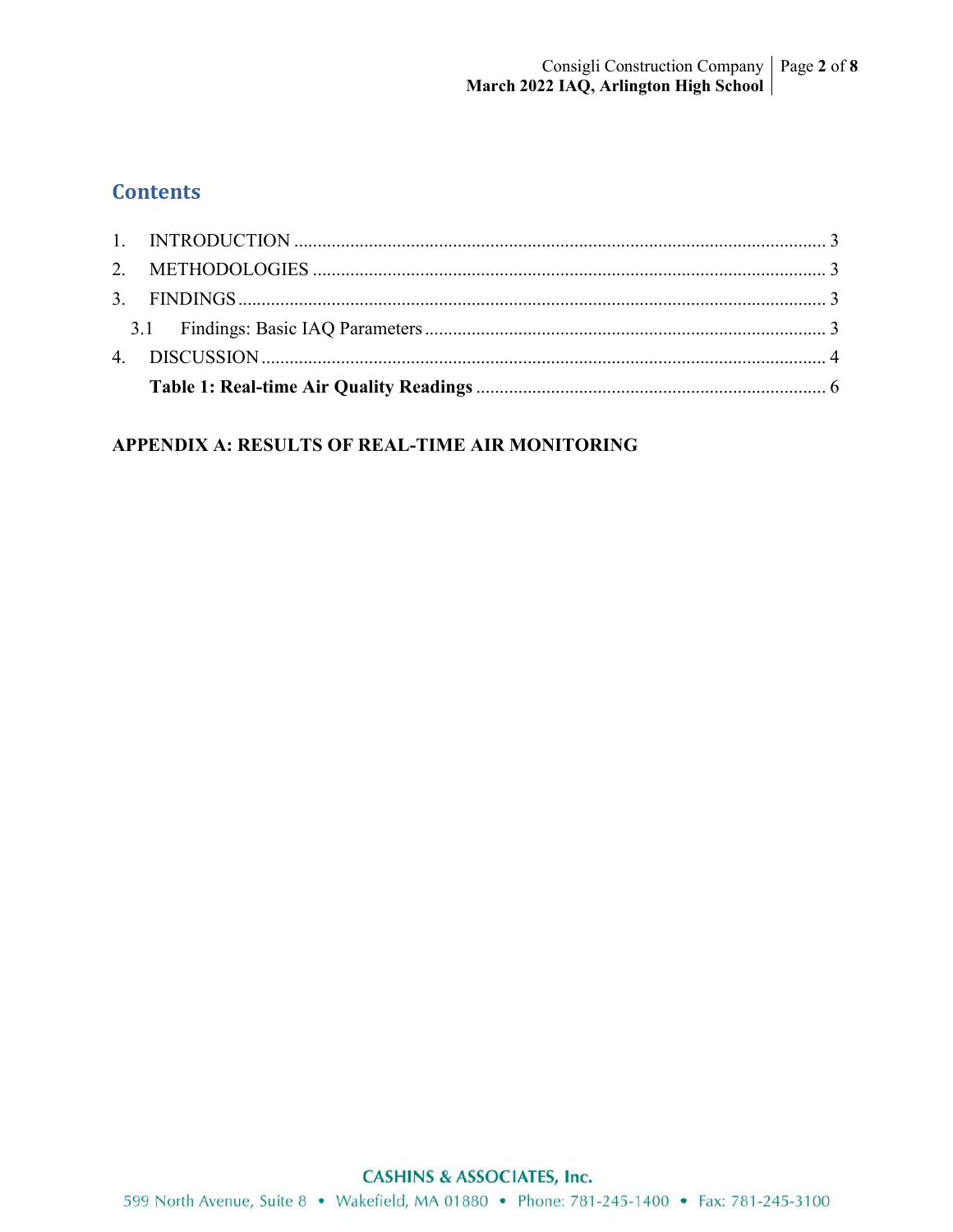# **1. INTRODUCTION**

Cashins & Associates, Inc. was retained by Consigli Construction to provide professional industrial hygiene consulting services. Our scope of work consisted of measuring various basic indoor air quality parameters during renovation activities in certain locations throughout the Arlington High School located at 869 Massachusetts Ave. in Arlington, Massachusetts.

A representative from Cashins performed an indoor air quality assessment of the Downs Building and Fusco Building on March 2, 2022. They returned and performed an IAQ assessment of Building D and Building E on March 7, 2022.

At the time of these sampling days, construction activities were occurring only in the stage / auditorium area. This area had several construction doors with signage, as well as a large temporary wall in the main lobby. Sampling was conducted in the occupied non-work areas throughout the school.

## **2. METHODOLOGIES**

A Particles Plus™ part per billion photoionization detector (PID) was utilized to screen for the presence of total volatile organic compounds (TVOCs). The PID is a screening tool that provides information as to TVOC loading in the space. The instrument does not provide information pertaining to which specific compounds are present in the air.

Dust concentrations were also measured using the Particles Plus meter. This real-time aerosol monitor measures dust between 0.3 microns and 10 microns.

Carbon monoxide was measured using a BW Gas Alert Max XTII™ four gas meter, as well as a TSI Q-trak® indoor air quality meter.

## **3. FINDINGS**

### **3.1 Findings: Basic IAQ Parameters**

We have listed in Tables 1 through 3 the results of the real-time air sampling. These tables can be found in Appendix A to this report.

#### **CASHINS & ASSOCIATES, Inc.**

599 North Avenue, Suite 8 • Wakefield, MA 01880 • Phone: 781-245-1400 • Fax: 781-245-3100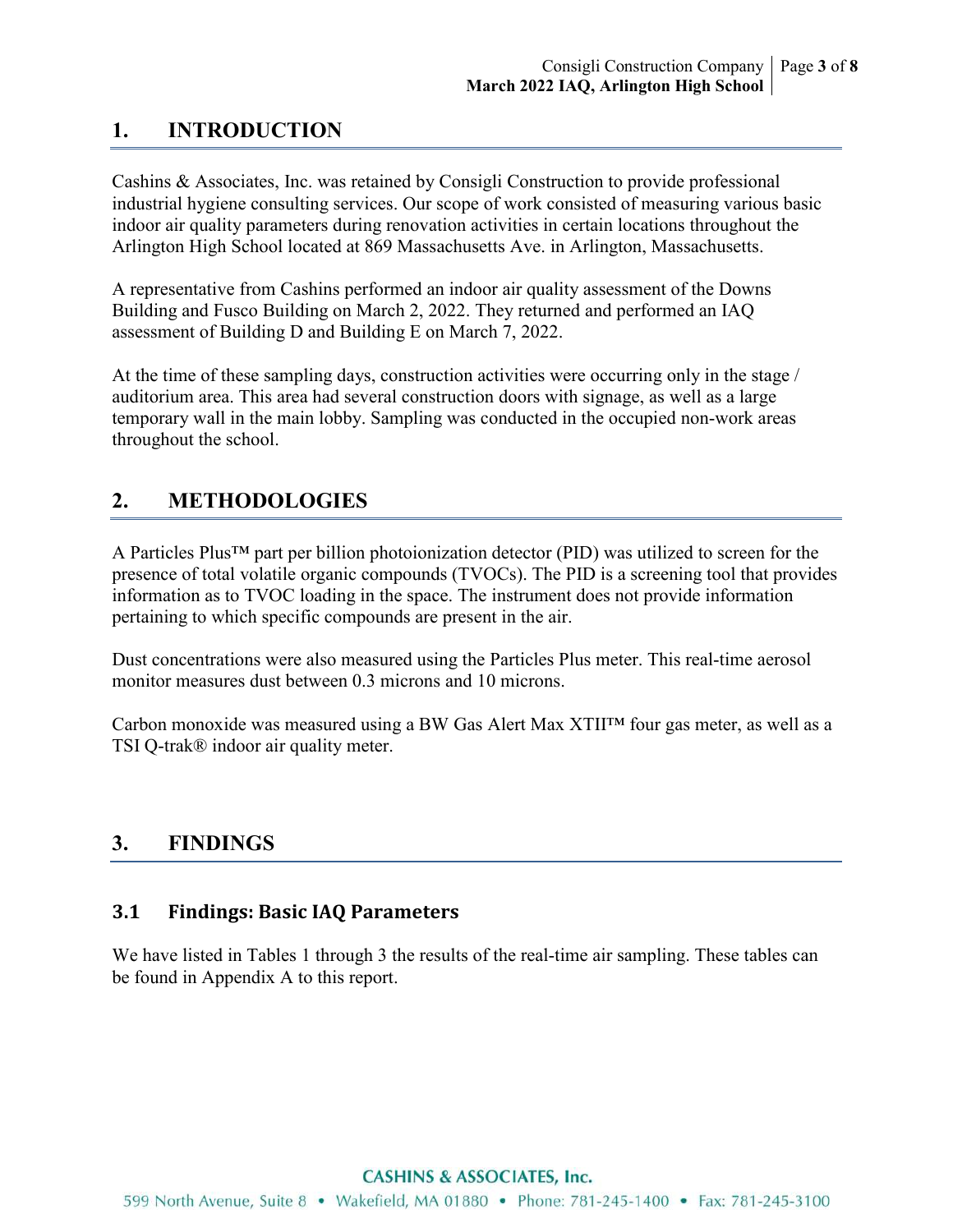#### **IAQ Criteria**

No specific IAQ Plan has been developed for this site; thus, no official upper guideline limits have been established. However, it is typical to use the following values as upper limits in both the occupied and work zone areas:

| Contaminant                       | <b>Inside Construction Area</b>       | <b>Occupied Area</b>      |
|-----------------------------------|---------------------------------------|---------------------------|
| Dust                              | $mg/m^3$                              | $150 \mu g/m^3$           |
| <b>Volatile Organic Compounds</b> | $10 \text{ ppm} (10,000 \text{ ppb})$ | ppm $(1,000 \text{ ppb})$ |
| Carbon Monoxide                   | $15$ ppm                              | 9 ppm                     |

## **4. DISCUSSION**

Concentrations of carbon monoxide, VOCs, and Dust were found to be mostly below the upper limits throughout the occupied areas of the school. Dust concentrations in some areas were higher than expected in a well-ventilated building, but this was due to school period change with high foot traffic. No construction activities in the school contributed to high dust concentrations, in fact the readings taken outside construction containments were all low.

Attached, please find tables detailing IAQ measurements obtained during the assessment.

This assessment shows only a snapshot of the average school day. Indoor air quality should continue to be monitored on a regular basis throughout this project in order to ensure that concentrations of various airborne contaminants remain at acceptable levels.

Please call if you have any questions or if we can be of further assistance.

Sincerely, Cashins & Associates, Inc.

Bret D. Bradley IH & Building Sciences Consultant

Reviewed by:

Michael R. Cashins, CIH Director of Consulting Services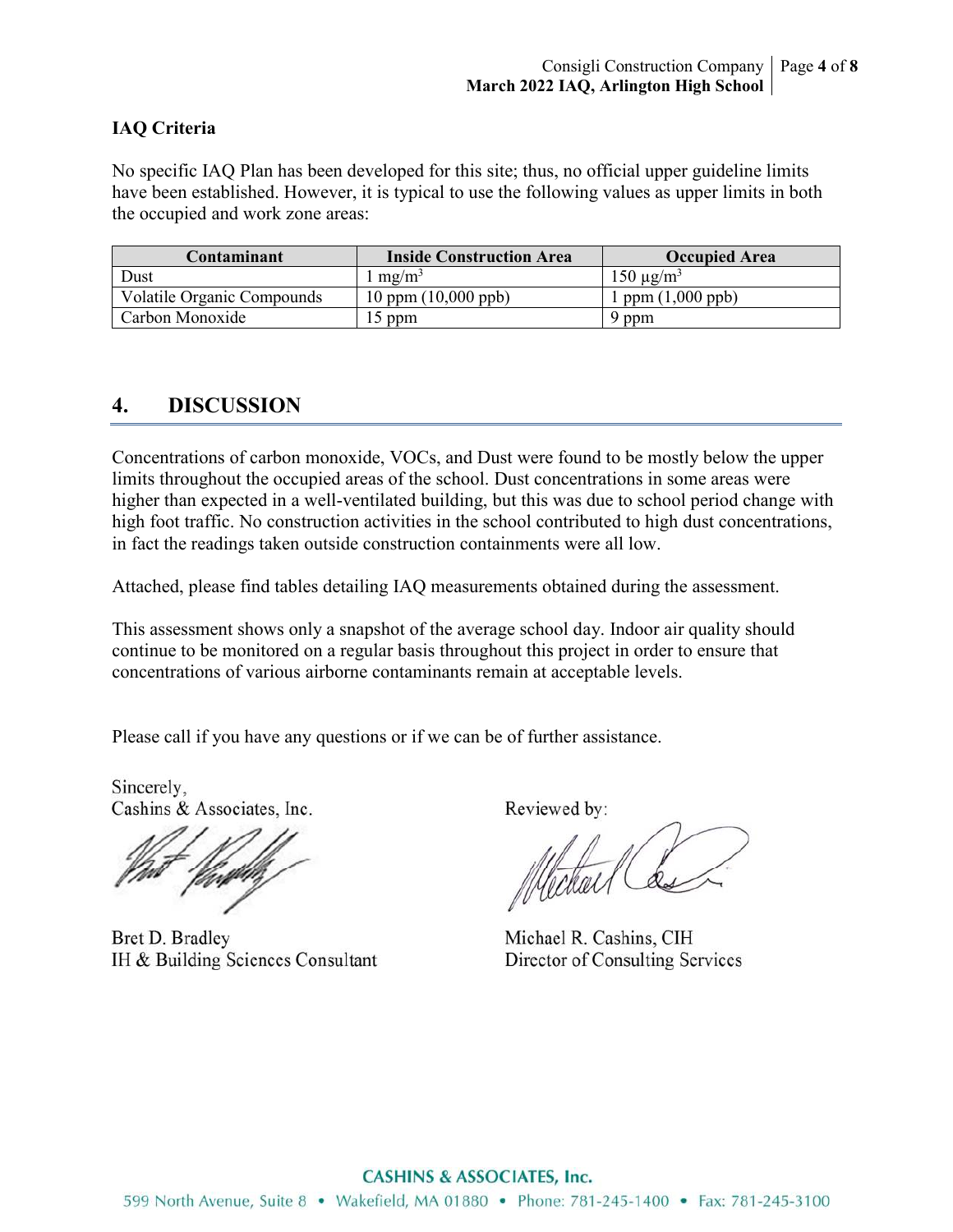# **APPENDIX A**

### **RESULTS OF REAL-TIME AIR SAMPLING**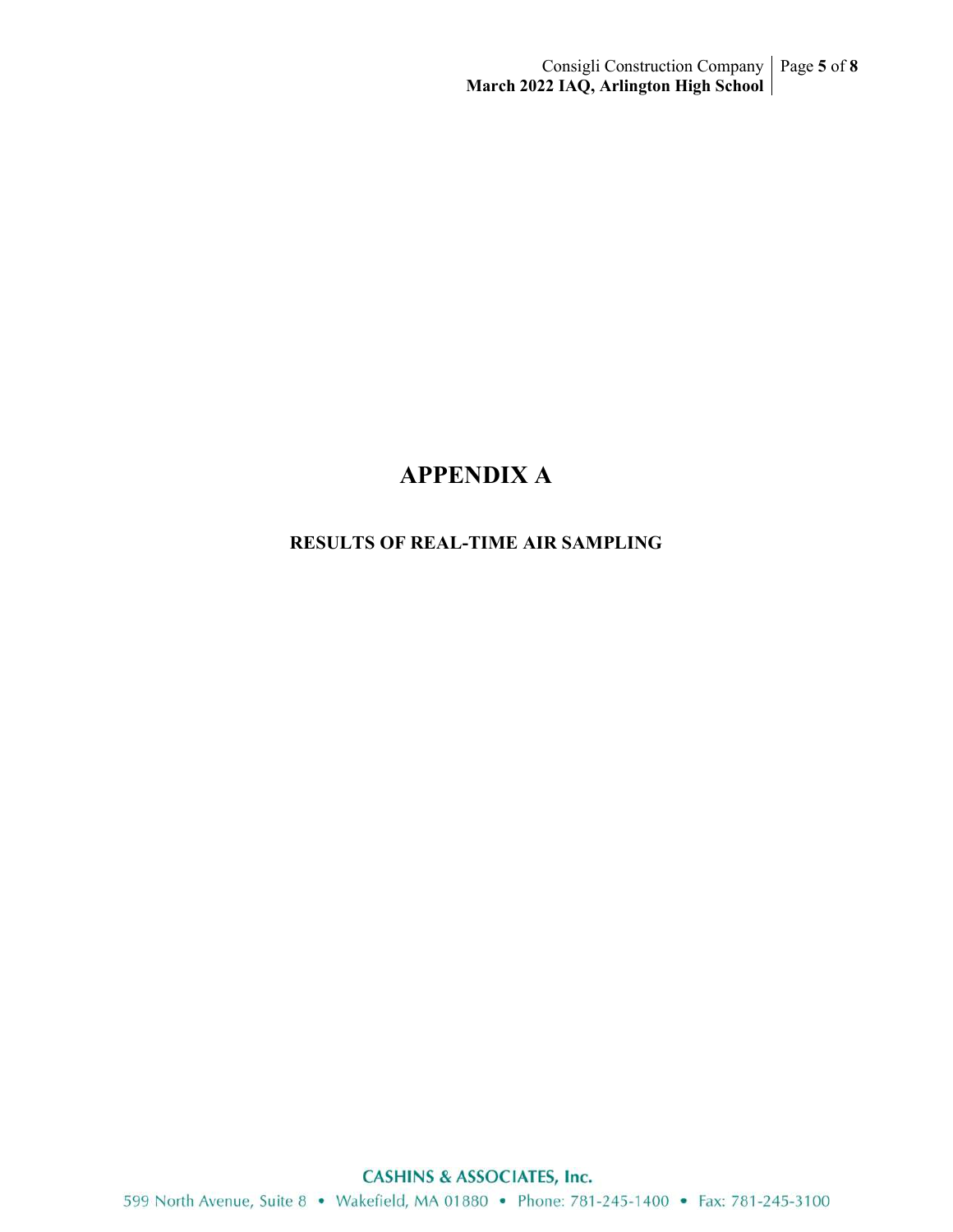| Table 1: Real-time Air Quality Readings, Round 1<br><b>TVOC</b><br>$\boldsymbol{C}\boldsymbol{O}$<br><b>Location</b><br><b>Dust</b> |          |                |               |  |
|-------------------------------------------------------------------------------------------------------------------------------------|----------|----------------|---------------|--|
|                                                                                                                                     | (ppm)    | (ppb)          | $(\mu g/m^3)$ |  |
| <b>Downs Building</b>                                                                                                               |          |                |               |  |
| @Main Office Entrance                                                                                                               | <1       | 210            | 65.3          |  |
| $(a)$ Stairwell M next to link<br>mechanical room                                                                                   | <1       | 101            | 21.4          |  |
| 2 <sup>nd</sup> Floor stairwell barrier                                                                                             | $\leq$ 1 | 89             | 10.3          |  |
| Barrier outside class 229                                                                                                           | <1       | 65             | 4.8           |  |
| @ Classroom 231                                                                                                                     | <1       | 22             | 6.7           |  |
| Stairwell N 2 <sup>nd</sup> floor                                                                                                   | <1       | 55             | 7.2           |  |
| 3 <sup>rd</sup> Floor Fusco connector                                                                                               | $\leq$ 1 | 64             | 5.9           |  |
| @ Classroom 339                                                                                                                     | $\leq$ 1 | 56             | 5.4           |  |
| @ Classroom 331                                                                                                                     | $\leq$ 1 | 78             | 6.3           |  |
| Stair M barrier 3rd floor                                                                                                           | $\leq$ 1 | 55             | 6.9           |  |
| Stairwell M barrier 4 <sup>th</sup> floor                                                                                           | <1       | 57             | 4.7           |  |
| Outside 430A                                                                                                                        | <1       | 57             | 8.1           |  |
| @ Classroom 431                                                                                                                     | $\leq$ 1 | 42             | 10.1          |  |
| Stairwell N 4 <sup>th</sup> floor                                                                                                   | $\leq$ 1 | 51             | 8.3           |  |
| @O 1 <sup>st</sup> floor F109 Locker Room                                                                                           | <1       | 138            | 10.2          |  |
| $(a)$ 1 <sup>st</sup> floor Coaches Office                                                                                          | <1       | $\overline{3}$ | 6.9           |  |
| 1 <sup>st</sup> floor Hall @School Counselor                                                                                        | $\leq$ 1 | 162            | 6.4           |  |
| Hallway outside Red Gym                                                                                                             | <1       | 101            | 8.6           |  |
| Downs Building Fusco Connector                                                                                                      | <1       | 55             | 12.1          |  |
| <b>Fusco Building</b>                                                                                                               |          |                |               |  |
| 1 <sup>st</sup> Floor Elevator Barrier                                                                                              | $\leq$ 1 | 13             | 29.3          |  |
| 2 <sup>nd</sup> Floor Outside Mechanical<br>A212                                                                                    | $\leq$ 1 | 25             | 34.5          |  |
| 2 <sup>nd</sup> Floor outside room 002                                                                                              | $\leq$ 1 | 22             | 38.4          |  |
| Center of Interior Courtyard                                                                                                        | <1       | 16             | 23.8          |  |
| Center of Blue gym Café                                                                                                             | <1       | 66             | 10.9          |  |
| 2 <sup>nd</sup> Floor outside elevator                                                                                              | <1       | 32             | 16.9          |  |
| 3 <sup>rd</sup> Floor Building connector                                                                                            | <1       | 38             | 11.7          |  |
| 3rd Floor Outside elevator                                                                                                          | <1       | 64             | 13.5          |  |
| $(a)$ 3 <sup>rd</sup> Floor media center                                                                                            | <1       | 31             | 19.8          |  |
| Fusco Building D temporary<br>connector                                                                                             | $\leq$ 1 | 13             | 33.6          |  |

## **Table 1: Real-time Air Quality Readings, Round 1**

#### **CASHINS & ASSOCIATES, Inc.**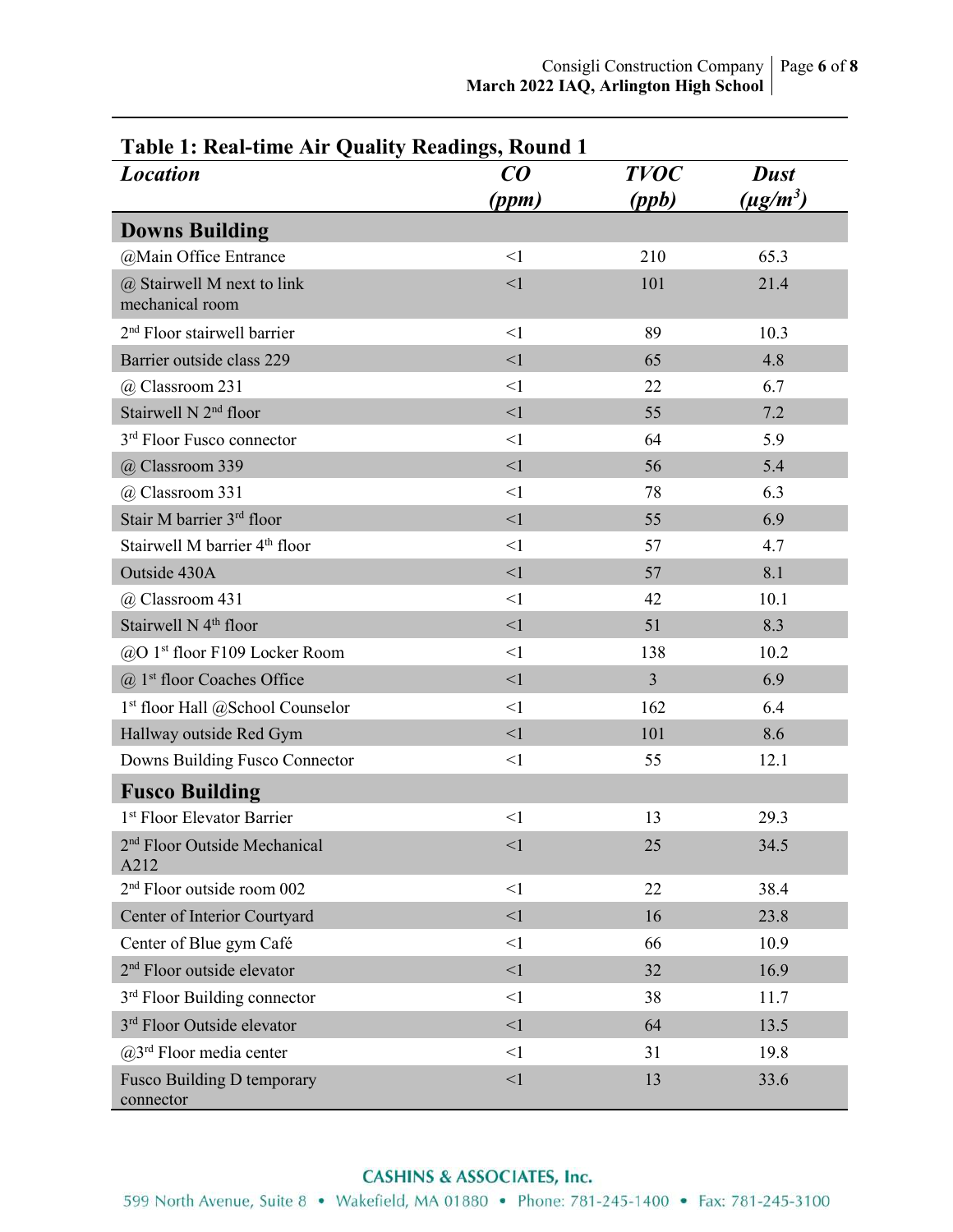| <b>Location</b>                              | CO       | <b>TVOC</b>    | <b>Dust</b>               |
|----------------------------------------------|----------|----------------|---------------------------|
|                                              | (ppm)    | (ppb)          | $(\mu$ g/m <sup>3</sup> ) |
| @ Staff office A331                          | <1       | $\overline{4}$ | 9.8                       |
| @ Learning center 306                        | $\leq$ 1 | $8\,$          | 14.3                      |
| Hallway outside 407                          | $\leq$ 1 | 6              | 14.2                      |
| @ Classroom 403                              | $\leq$ 1 | 6              | 8.9                       |
| @ Classroom 400                              | <1       | 207            | 34.5                      |
| @ Classroom 501                              | $\leq$ 1 | 69             | 26.3                      |
| @ Classroom 505                              | <1       | 11             | 18.5                      |
| @ Classroom 509                              | <1       | 14             | 19.2                      |
| Outside 6 <sup>th</sup> floor committee room | <1       | 49             | 25.2                      |
| Outside human resources                      | $\leq$ 1 | 84             | 24.5                      |
| Outside office A601                          | $\leq$ 1 | 87             | 11.4                      |
| <b>Building D Floor 5</b>                    |          |                |                           |
| Locker well outside Stair 2                  | <1       | 114            | 275                       |
| House Dean 532                               | $\leq$ 1 | 80             | 157                       |
| @Classroom 520                               | <1       | 74             | 141                       |
| @Office 524                                  | $\leq$ 1 | 62             | 100                       |
| @Classroom 525                               | $\leq$ 1 | 59             | 96.4                      |
| @Classroom 526                               | $\leq$ 1 | 51             | 45.8                      |
| Classroom 528                                | $<$ 1    | 58             | 45.6                      |
| Classroom 530                                | $\leq$ 1 | 68             | 55.8                      |
| <b>Building D Floor 4</b>                    |          |                |                           |
| Locker well outside Stair 2                  | $\leq$ 1 | 44             | 90.5                      |
| Classroom 435                                | $<$ 1    | 37             | 22.8                      |
| Classroom 419                                | $\leq$ 1 | 143            | 76.8                      |
| Classroom 433                                | $\leq$ 1 | 109            | 17.9                      |
| Classroom 423                                | $\leq$ 1 | 101            | 20.6                      |
| Classroom 425                                | $\leq$ 1 | 88             | 17.6                      |
| Classroom 426                                | $\leq$ 1 | 26             | 10.7                      |
| Classroom 428                                | $<$ 1    | 35             | 14.9                      |
| Classroom 430                                | $\leq$ 1 | 32             | 33.1                      |
| <b>Building D Floor 3</b>                    |          |                |                           |
| Locker well outside Stair 2                  | <1       | 18             | 56.6                      |
| Classroom 319                                | $\leq$ 1 | 21             | 60.9                      |

**Table 1: Real-time Air Quality Readings, Round 1** 

## **CASHINS & ASSOCIATES, Inc.**

599 North Avenue, Suite 8 • Wakefield, MA 01880 • Phone: 781-245-1400 • Fax: 781-245-3100